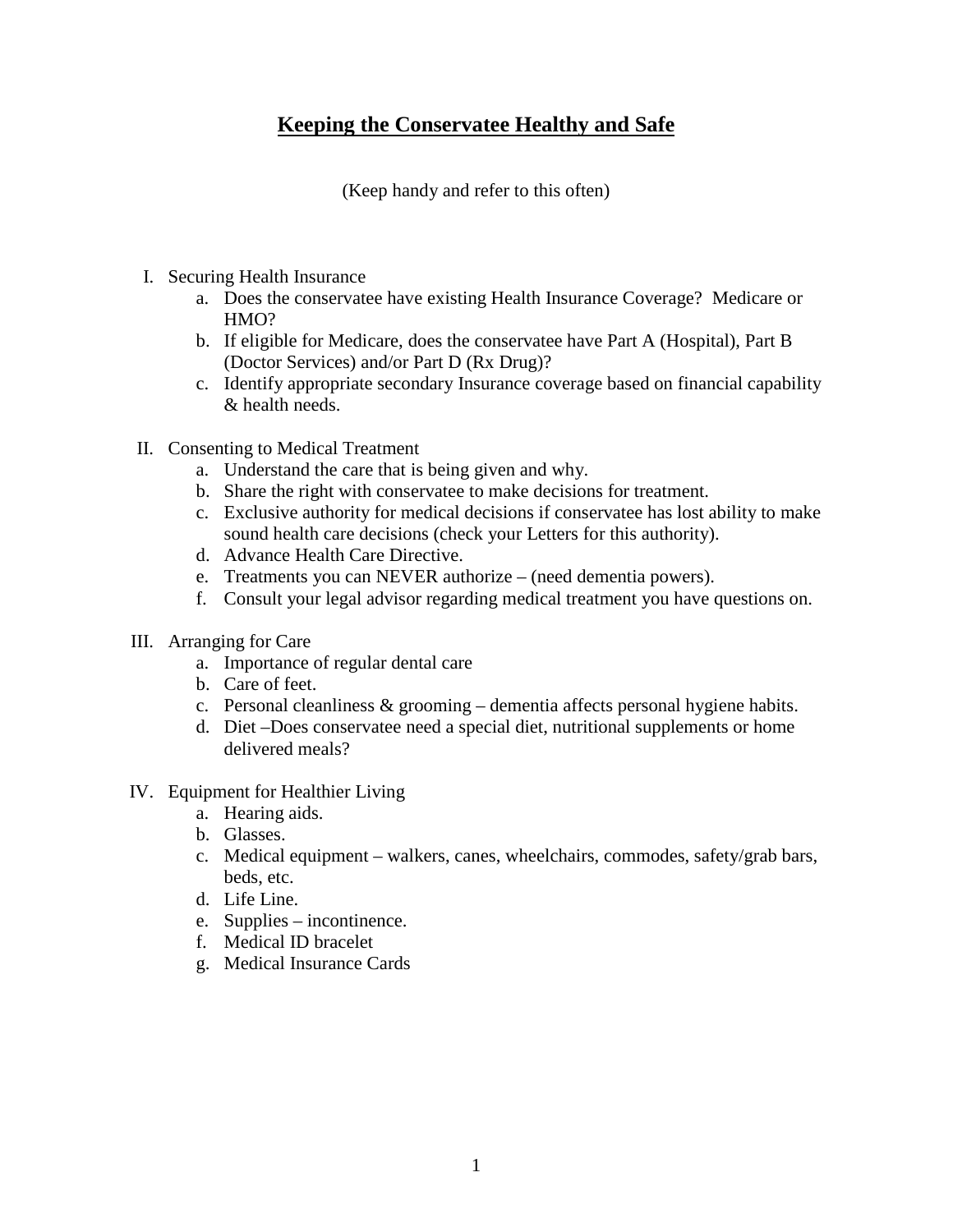## **CLIENT INFORMATION**

|       | Client:                                                                                              |
|-------|------------------------------------------------------------------------------------------------------|
|       |                                                                                                      |
|       | Conservator of Person: ____________ Estate: ____________ Case Management: __________________________ |
|       |                                                                                                      |
|       |                                                                                                      |
|       |                                                                                                      |
|       |                                                                                                      |
|       |                                                                                                      |
|       |                                                                                                      |
|       |                                                                                                      |
|       |                                                                                                      |
|       |                                                                                                      |
|       |                                                                                                      |
|       |                                                                                                      |
|       | ,我们也不能在这里的时候,我们也不能在这里的时候,我们也不能在这里的时候,我们也不能会不能在这里的时候,我们也不能会不能会不能会不能会不能会不能会不能会不能会不                     |
|       |                                                                                                      |
|       |                                                                                                      |
|       |                                                                                                      |
|       | Caregivers' Info:                                                                                    |
|       |                                                                                                      |
|       |                                                                                                      |
| Will? |                                                                                                      |